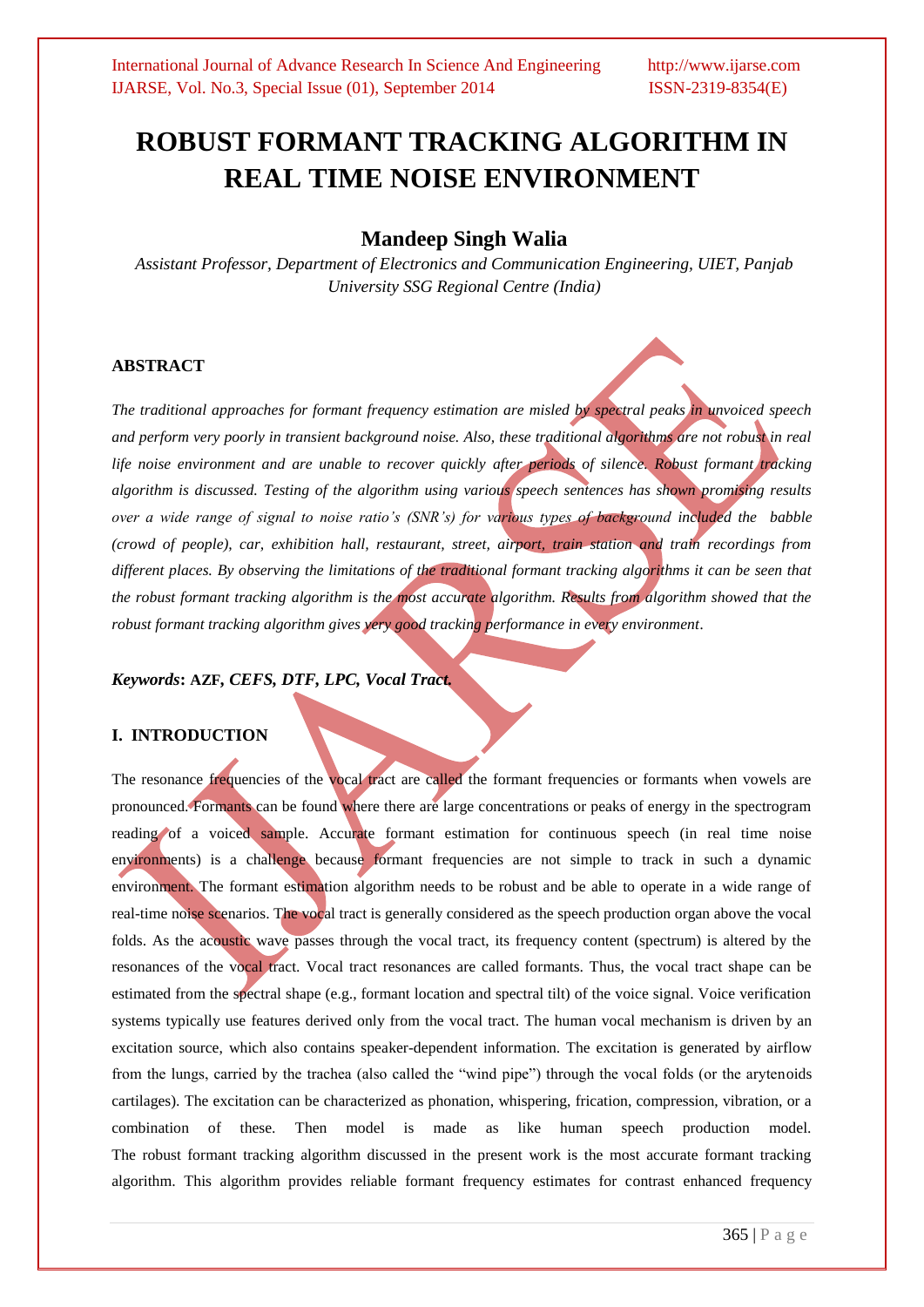shaping (CEFS) amplification (R. L. Miller, B. M. Calhoun, E. D. Young, 1999) and other applications. The Robust formant tracking algorithm (K. Mustafa and I. C. Bruce, 2006) is the most accurate algorithm for tracking formant frequencies of a speech signal. The paper is organized as follows. Section II gives an overview of traditional formant estimation techniques. Section III describes the proposed robust formant tracking algorithm. In section IV, experimental results are presented, and conclusions are given in section V.

#### **II. TRADITIONAL FORMANT ESTIMATION TECHNIQUES**

Development of accurate formant estimation algorithms began in the 1950s. Since then numerous techniques have been proposed for formant analysis. Most of the work can be classified as frequency domain techniques (such as picking peaks in the short-time frequency spectrum), parametric techniques (also called "analysis by synthesis") (R. W. Schafer and L. R. Rabiner, 1970) in which one generates a best match to the incoming signal based on a model of speech production*.*

#### **III. TRADITIONAL FORMANT ESTIMATION TECHNIQUES**

The traditional formant tracking algorithms do not track formants accurately. Robust formant tracking algorithm (K. Mustafa and I. C. Bruce, 2006), represent the best known formant analysis techniques and have been implemented in MATLAB. Fig. 1 shows a block diagram of the Robust Formant Tracker. A speech samples has been taken as an input signal for which formant estimation and tracking has to be done. After taking speech signal the first step in formant tracking with this algorithm is silence removal and pre-emphasis. Silence detection is usually based on the measuring some signal characteristics as relative energy level, zero crossing rate, first autocorrelation coefficient, first LPC linear predictor coefficient, first Mel – frequency cepstrum coefficient, and normalized prediction error. The easiest method proposed in this work to detect silent regions in speech is based on the computing of variations of the signal samples in speech frame, against the frame mean. If variations are big enough, the frame is considered as a speech frame, otherwise as a silence. Silent region is detected in the ways shown in Fig. 2 and Fig. 3. First, the mean of the frame samples is computed and then cumulative sum of absolute magnitude of differences between samples and mean is collected. Then if this sum exceeds predefined threshold the frame is considered as a speech frame, otherwise as a silent frame. Preemphasis is a system process designed to increase, within a band of frequencies, the magnitude of some (usually higher) frequencies with respect to the magnitude of other (usually lower) frequencies in order to improve the overall signal-to-noise ratio by minimizing the adverse effects of such phenomena as attenuation differences or saturation of recording media in subsequent parts of the system. Voiced speech signals have a natural spectral tilt, with the lower frequencies (below 1 kHz) having greater energy than the higher frequencies. The lower frequencies have more energy because they contain the glottal waveform and the radiation load from the lips. In some speech processing applications it is desirable that this spectral tilt be removed by pre-emphasis or spectral equalization of the signal. A common method of pre-emphasis is to filter the speech signal using a High-Pass Filter (HPF) that attenuates the lower frequencies. Pre-emphasis is a system process designed to increase, within a band of frequencies, the magnitude of some (usually higher) frequencies with respect to the magnitude of other (usually lower) frequencies in order to improve the overall signal-to-noise ratio by minimizing the adverse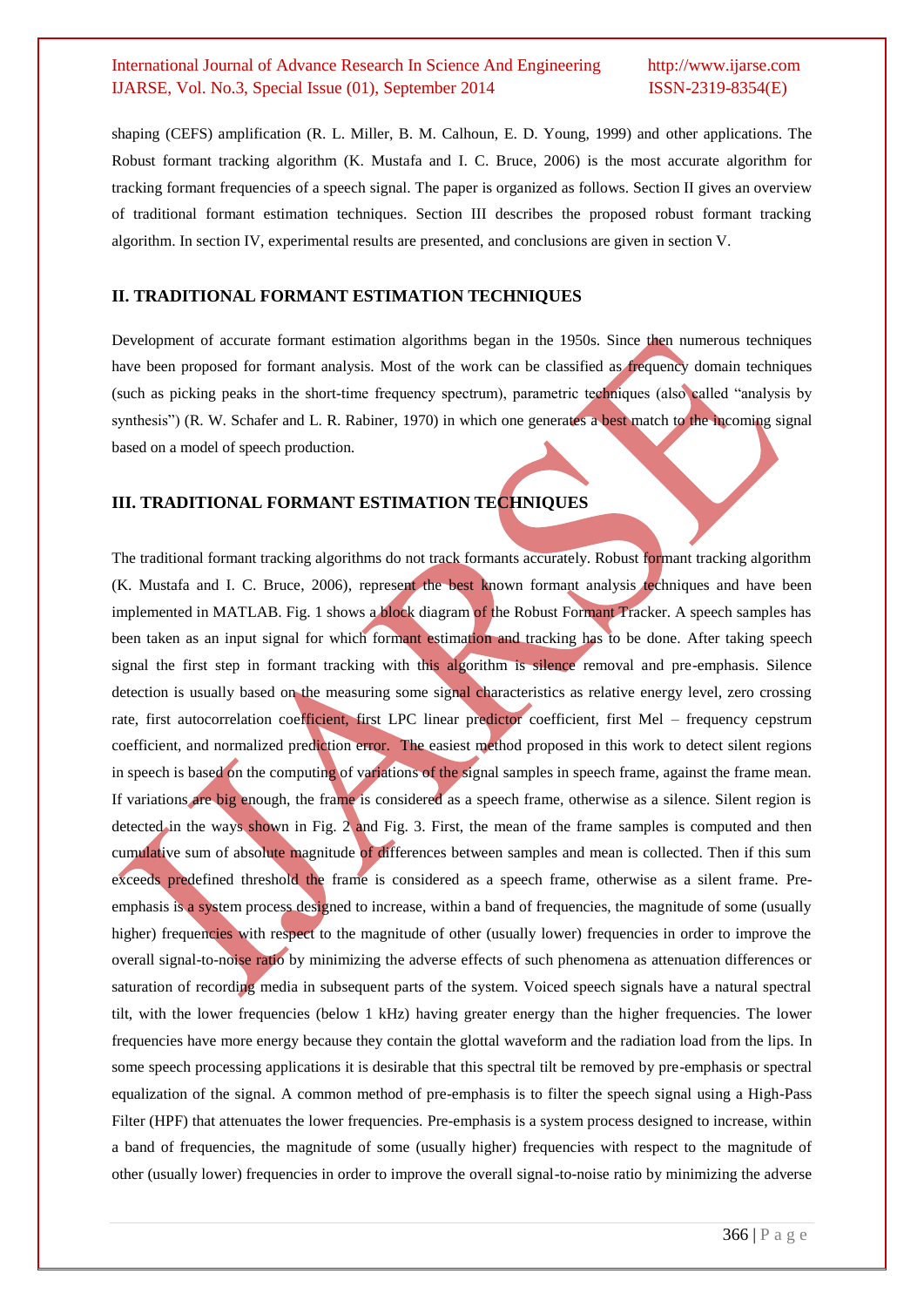effects of such phenomena as attenuation differences or saturation of recording media in subsequent parts of the system. Voiced speech signals have a natural spectral tilt, with the lower frequencies (below 1 kHz) having greater energy than the higher frequencies. The lower frequencies have more energy because they contain the glottal waveform and the radiation load from the lips. In some speech processing applications it is desirable that this spectral tilt be removed by pre-emphasis or spectral equalization of the signal. A common method of preemphasis is to filter the speech signal using a High-Pass Filter (HPF) that attenuates the lower frequencies. The result of the pre-emphasis is the approximate removal of the contribution of the glottal waveform and the radiation load effect from the lower frequencies of the signal, i.e. the energy in the speech signal is redistributed to be approximately equal in all frequency regions. Fig. 4 shows a spectrogram of a speech signal before and after it has been pre-emphasized using the filter from Fig. 5.



**Fig. 1: Robust Formant Tracker**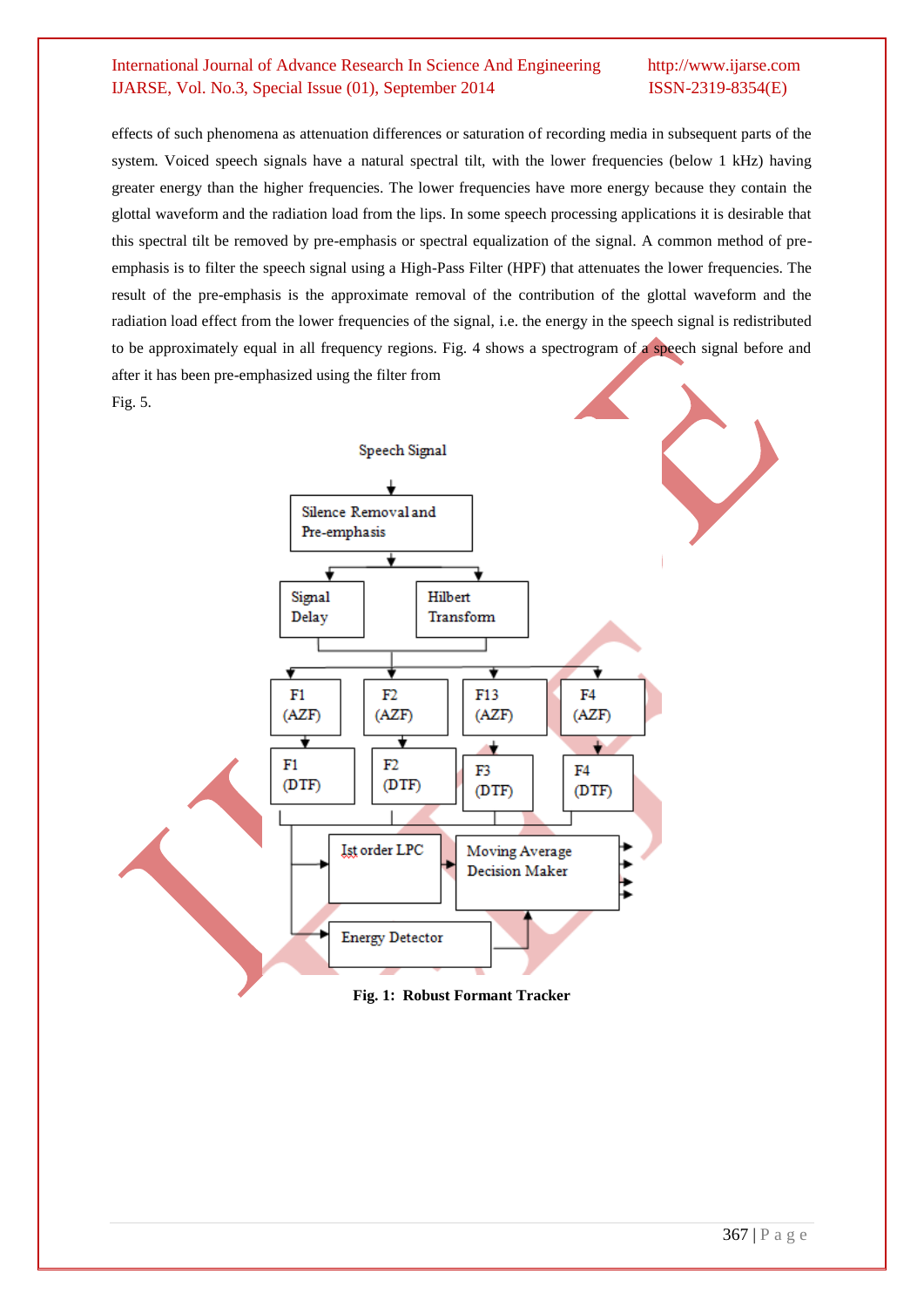



 **Fig. 2: Waveform Before Silence Removal Fig. 3: Waveform After Silence Removal**

 $\alpha$  .  $0.2$  $\alpha$ ö.

A. -44





 **Fig. 4 Waveform before pre-emphasis Fig. 5: Waveform after Pre-emphasis**

Pre-emphasis is used due to voiced section of the speech signal usually falls at high frequencies due to high frequency formants have small amplitude compared to low frequency formants, and to reduce the DC effect. The frequency response of pre-emphasis is shown in Fig. 6.

After the signal has been pre-emphasized it is equalized to have a global RMS energy value of 0 dB. This equalization ensures that the energy threshold levels are set properly and to appropriate energy levels. An approximate, analytic version of the signal is then calculated to increase spectral accuracy for the formant estimates through an approximate Hilbert transformer (K. Mustafa and I. C. Bruce, 2006). The Hilbert transform of a function is defined as:

$$
H\{f\}(y) = \frac{1}{\pi}PV \int_{-\infty}^{+\infty} \frac{f(x)}{x-y} dx
$$
 (1)

Where PV stands for "principal value" and the primary reason behind converting the signal into its complex representation is to allow the use of complex filters in the formant filter bank (AZF's and DTF's). The real-time discrete signal, SR[n], can be represented by its complex form, SC[n], as:

$$
SC[n] = SR[n] + jSH[n]
$$
 (2)

Where SH[n] is the Hilbert transform of SR[n]. The particular technique used to implement the Hilbert transformer in the formant tracking algorithm uses an optimum FIR filter. The Hilbert transformer is implemented with a 20th-order linear-phase FIR filter designed using the Parks-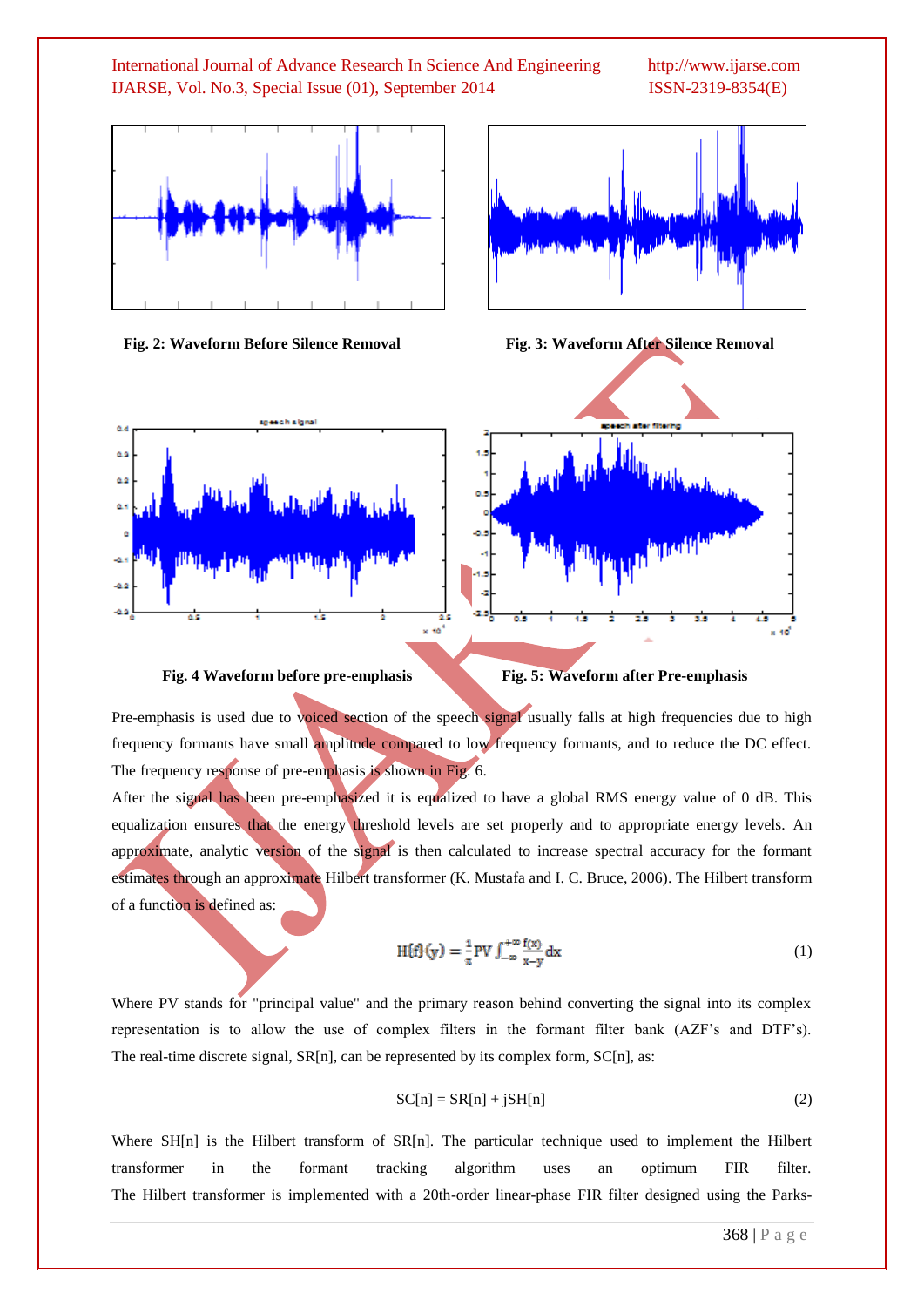McClellan algorithm (Remez exchange algorithm). The frequency and phase responses of the filter are shown in Figure 7. The filter is designed using the Remez exchange algorithm and Chebyshev approximation to have an optimal fit between the desired and actual frequency responses. The analytic signal is then filtered into four different bands using a bank of adaptive band-pass filters (called Formant filters). Each of the four formant filters (F1, F2, F3 and F4) in the filter bank is made up of an All- Zero Filter (AZF) and a Dynamic Tracking Filter (DTF) (A. Rao and R. Kumaresan, 2000).







The zeros of each of the AZF"s are set to the latest estimate of the formant frequencies from the other three bands. The DTF provide the single pole located at the latest estimate of the formant frequency for that band. This cascade arrangement results in each of the filters having a pole around its own formant frequency and zeros at the other formant frequency locations. Each of the four band-pass filters allows only the signal around the frequency region of the desired formant to pass and suppresses the other frequency regions. The formant filter bank has a fundamental modification that the F1 filter of the filter bank has an added zero at the pitch frequency (F0) for further suppression of the region below the F1 frequency (the pitch region). This decreases the effects of the pitch on the  $F1$  estimate.

The adaptive band-pass filter bank used in the formant tracking algorithm is similar to the one proposed (A. Rao and R. Kumaresan, 2000) but it has a modified first formant filter that removes the effects of the pitch from the first formant filter band. Each channel of the filter bank consists of an all-zero filter (AZF) cascaded with a single pole dynamic tracking filter (DTF). The combination of the AZF and the TF is called a formant filter (A. Rao and R. Kumaresan, 2000) and is responsible for tracking one individual formant frequency. The filters are designed in the complex domain because it is easier to design the unity gain and zero phase lag filters in the complex domain. Adaptively varying the zeros and pole of each formant filter, allows the suppression of interference from neighboring formant frequencies and from other spectral noise sources, while tracking an individual formant frequency as it varies with time.

The transfer function of the kth AZF at time sample index n is: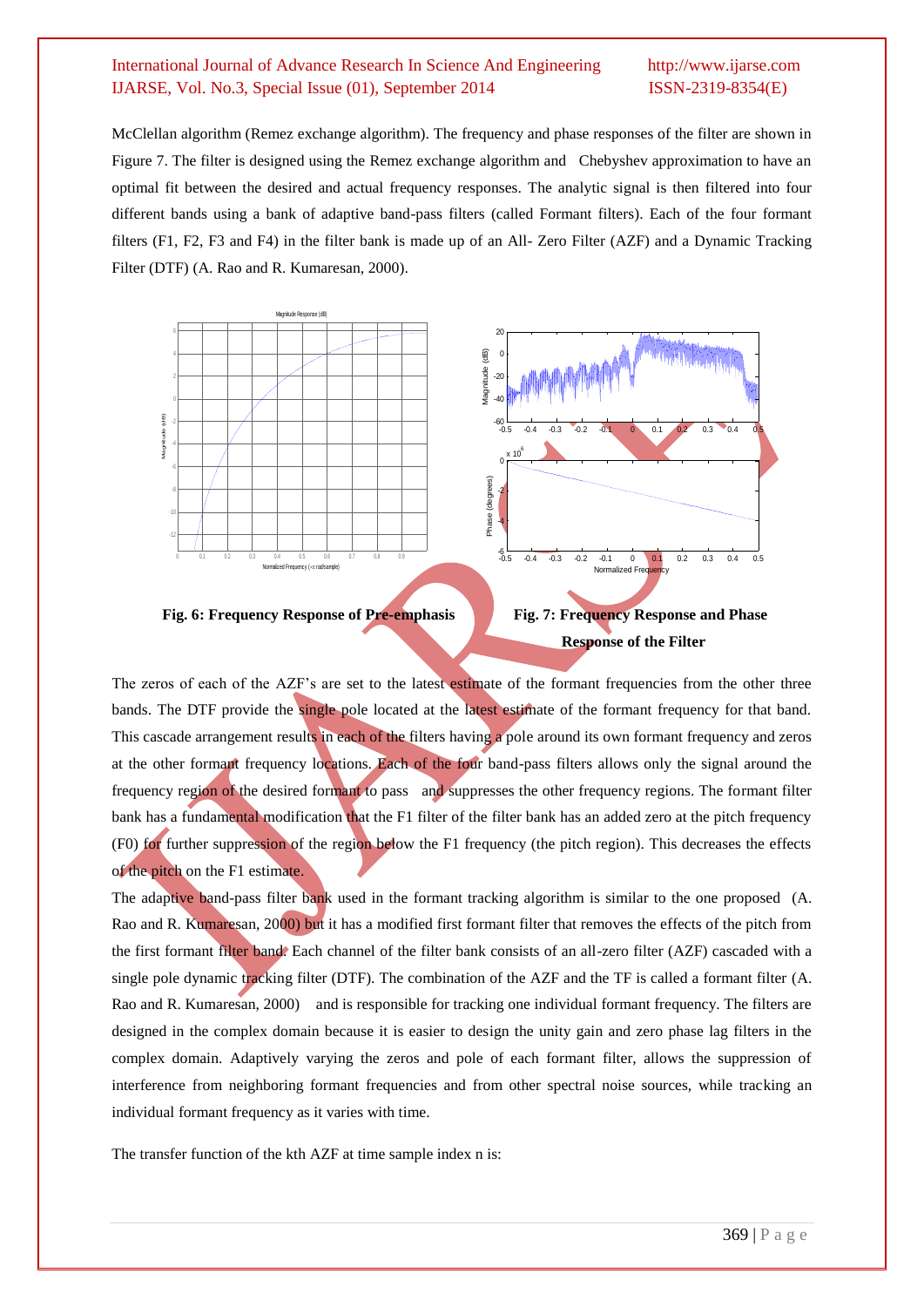$$
H_{AZFK}(n, z) = K_k[n] \times \prod_{\substack{l=1\\l \neq k}}^{4} (1 - r_z e^{2\pi f_l[n-1]} z^{-1}
$$
 (3)

Where

$$
K_{k}[n] = \frac{1}{\prod_{\substack{i=1 \ i \neq k}}^{4} (1 - r_{z} e^{2\pi (f_{i}[n-1] - f_{k}[n-1])})}
$$
(4)

and rz is the radius of the zeros on the Z-plane, fl[n-1] is the formant frequency of the  $l<sup>th</sup>$  filter estimated at time index n–1 and, fk[n] is the formant frequency of this filter (k<sup>th</sup> filter) estimated at index n–1. The gain of K<sub>k</sub>[n] ensures that the AZF has unity gain and zero phase lag at the estimated formant frequency of the k<sup>th</sup> component. A wide range of values for rz were tested and the best results were obtained (for the range of values tested) for  $\text{rz} = 0.98.$ 

The 'DTF' in each formant filter is a single-pole dynamic tracking filter. The pole location is always set to the previous estimate of the formant frequency of that formant filter. The transfer function of the kth DTF at index n is:

$$
H_{DTFK}(n, z) = \frac{1 - r_p}{(1 - r_p e^{j2\pi f k (n - z)/z^{-1}})}
$$
\n
$$
\tag{5}
$$

Where  $r_p$  is the radius of the pole and  $f_k[n-1]$  is the formant frequency of the k<sup>th</sup> filter at time index n-1. A wide range of values for  $r_p$  were tested and the best results were obtained (for the range of values tested) using  $r_p$  = 0.90. The transfer function of the 1st formant AZF is slightly different than that of the other AZFs. The AZF of the first formant filter has an additional zero at the location of the pitch estimate to suppress pitch effects on the first formant estimate. The transfer function of the 1st AZF at index n is:

$$
H_{\text{AZFL}(n,z)} = K_k[n]X \prod_{\substack{i=1\\i \neq k}}^4 (1 - r_z e^{j2\pi (f_1[n-1]}z^{-1})
$$
 (6)

Where 
$$
K_{k}[n] = \frac{1}{\prod_{\substack{i=1 \ i \neq k}}^{4} (1 - r_{z} e^{2\pi (f_{1}[n-1] - f_{k}[n-1])})}
$$
(7)

and f0 [n-1] is the pitch estimate at time index n-1, that is provided to the 1st formant filter by the gender detector (K. Mustafa and I. C. Bruce, 2006). After the placement of the pole and zeros for each of the formant filters, the transfer function and the complex filter coefficients of the four formant filters are calculated. These complex filter coefficients are then used to filter the analytic speech signal into four band-limited spectral regions from which the four formant frequencies are estimated. The frequency responses of the four formant filters are set as; pitch (F0) is set to 200 Hz, the first formant frequency (F1) is set to 700 Hz, the second formant frequency (F2) is set to 1500 Hz, the third formant frequency (F3) is set to 2200 Hz and the fourth formant frequency (F4) is set to 3500 Hz. After the speech signal has been filtered using the adaptive band-pass filterbank of the signal over the previous 20 ms in each band is calculated. In order for the algorithm to estimate a particular formant frequency from the spectrum (instead of using the moving average value), the energy calculated in that formant band has to be above a certain "energy threshold level", in addition to that speech segment being voiced. Linear prediction provides a good model of the speech signal. This is especially true for the quasi steady state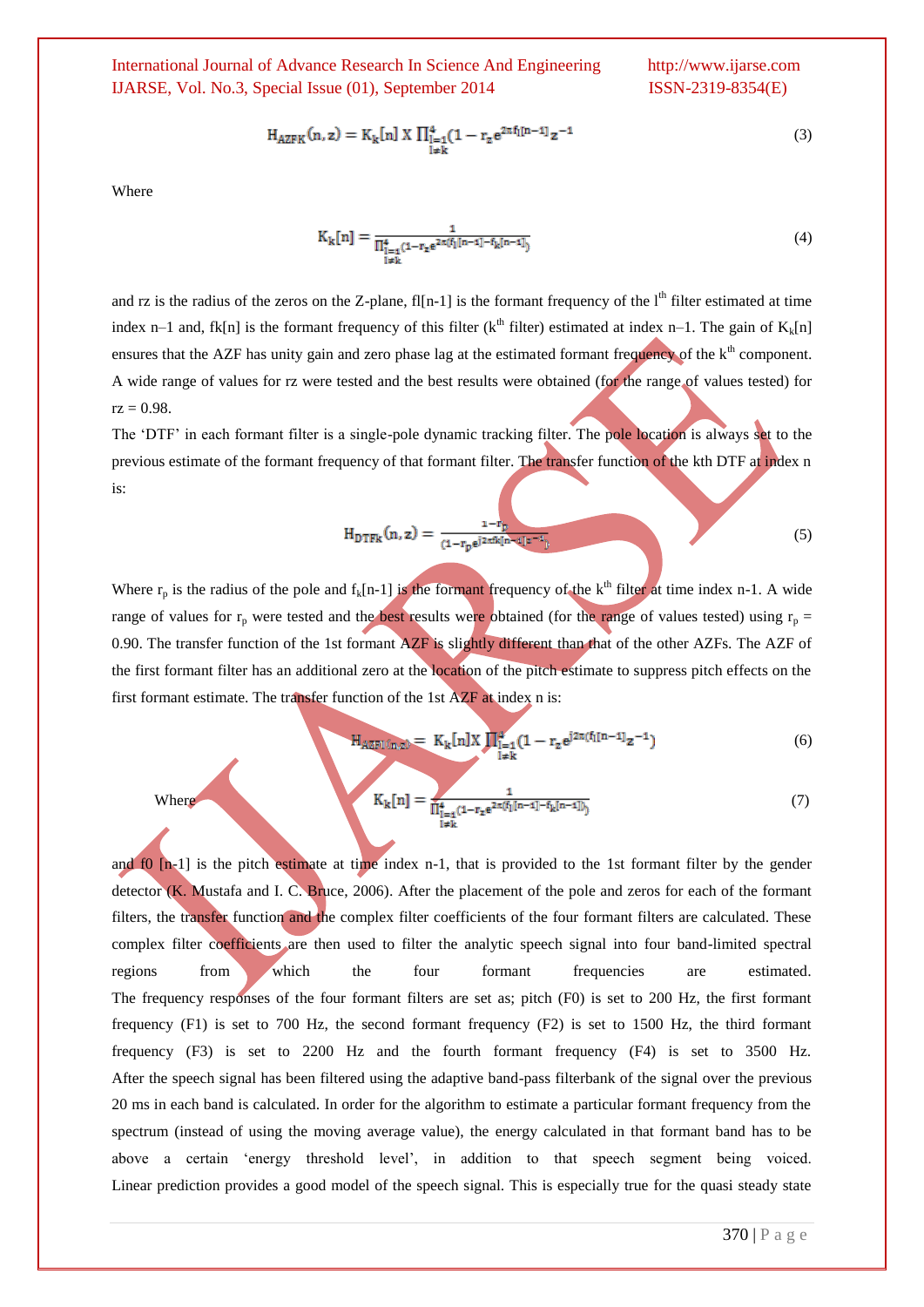voiced region of speech in which the all pole model of LPC (Kaneko, Takuma, and Tetsuya Shimamura, 2014) provides a good approximation to the vocal tract spectral envelope. During unvoiced transient region of speech, the LPC model is less effective than for voiced regions, but it still provides acceptably useful models. The linear prediction method provides a robust, reliable, and accurate method for estimating the parameters that characterize the linear time varying system. Linear prediction models the human vocal tract as an infinite impulse response (IIR) system that produces the speech signal. For vowel sounds and other voiced regions of speech, which have a resonant structure and high degree of similarity overtime shifts that are multiples of their pitch period, this modeling produces an efficient representation of the sound. The linear prediction problem can be stated as finding the coefficients  $a_k$  which results in the best prediction (which minimizes mean-squared prediction error) of the speech sample s [n] in terms of the past samples as s[nk],  $k = \{1... P\}$ . The idea behind linear prediction is to approximate each sample of the speech signal as a linear combination of past samples. By minimizing sum of squared differences between the actual speech samples and the predicted ones, a unique set of predicted coefficients can be determined. A linear predictor of order p is defined as:

$$
\widetilde{\mathbf{s}}[n] = \sum_{k=1}^{p} \alpha_k \mathbf{s}[n-k] \tag{8}
$$

Where  $\tilde{\sigma}[n]$  is the prediction of s[n] by the sum of p past weighted samples of s[n]. The system function of the p<sup>th</sup> order predictor is a FIR filter of length p given by:

$$
z = \sum_{k=1}^{p} \alpha_k z^{-k} \tag{9}
$$

The associated prediction error filter is:

$$
A(z) = 1 - \sum_{k=1}^{p} \alpha_k z^{-k} = 1 - p(z)
$$
 (10)

And prediction error is defined by:

$$
e[n] = s[n] - \tilde{s}[n]
$$

$$
= s[n] - \sum_{k=1}^{p} \alpha_k s[n-k]
$$
(11)

The roots of the inverse of the prediction error filter corresponds to the poles placed to model the original signal as closely as possible while minimizing the mean squared error between the estimated and original signals. First order linear prediction  $(p = 1)$  obtains one linear predictive coefficient and the corresponding single pole is placed to model the original signal as well as possible. Second order LPC tries to model the original signal using two poles, and so on. The first four formant frequencies of the speech signal are estimated from the four filter bands of the adaptive band pass filter bank using first-order LPC. The analytic signal from each of the bands is first windowed using a 20-ms periodic Hamming window and then the linear predictive coefficient (one per band) of the previous 20 ms of the windowed signal from each band is calculated. LPC tries to fit a single pole model to each signal and the location of the pole corresponds roughly to the vocal tract pole (formant frequency) in that band, for voiced segments of speech. The LPCs are only calculated from the bands if the entire previous 20-ms window of the speech signal is voiced. A first-order Linear Prediction Coefficient (LPC) (Sahoo, D. K.,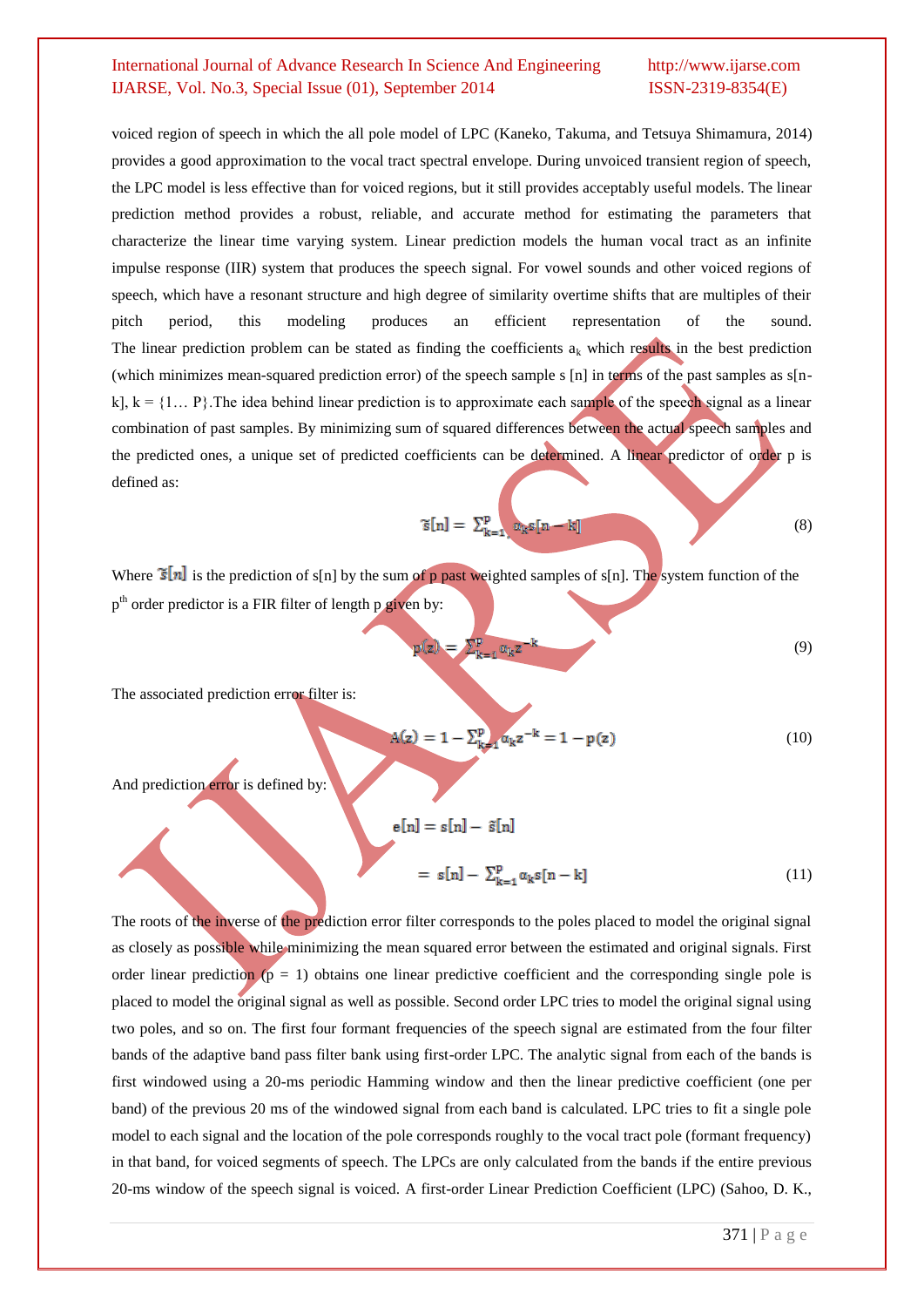et al., 2013) is then calculated for the analytic signal in each of the four bands. From each of these coefficients a formant frequency estimate is obtained. As the value of the four formant frequencies vary with time, the formant pre-filters are modified to track them by changing their pole and zero locations. Due to the band-pass prefiltering of each formant frequency region prior to LPC, the frequency estimates provided by LPC are more accurate and the algorithm is less susceptible to errors due to background noise. The formant estimation is further refined by adding an adaptive voicing detector to detect a voiced and unvoiced speech segments. LPC estimates for the formant frequencies are only used during the voiced segments of speech. During the unvoiced speech segments or when the signal energy of a particular formant frequency region (determined by the adaptive energy detector) is below a set threshold level, the formant frequency estimates are assigned their moving average value. This approach ensures that the formant tracker is able to recover quickly and with minimum error to the formant estimates, after unvoiced or low-energy speech segments. The energy detector threshold levels are also made adaptive for each of the formant filters so that they can adjust to long term changes in the energy levels of each formant frequency region. The voicing detector calculates the log ratio between the energy in the lower and higher frequencies of the speech to determine if a speech segment is voiced or unvoiced. If there is more energy in the lower frequencies than the higher ones, the speech segment is classified as being voiced. The voicing detector also has a threshold with hysteresis to ensure that switching from voiced to unvoiced speech (or vice versa) does not erroneously occur too quickly. Finally, an autocorrelation-based energy test is performed to ensure that voicing is not detected erroneously when there is no actual voicing in the speech but sufficient energy is present in the lower frequencies due to 'colored Gaussian noise' (or other background noises) . The voicing detector provides a sample by sample decision on whether a segment is voiced or unvoiced. In order for the voicing detector to work properly for both male and female speakers, various parameters of the voicing detector need to be modified. The main purpose of the gender detector is to determine the gender of the speaker and pass this information to the voicing detector so that it is able to modify its parameters. The gender detector uses a pitch based method to classify the gender of the speaker where the pitch is calculated using an autocorrelation based method. The gender detector also provides the pitch estimate to the first formant filter so that an additional zero can be added at the location of the pitch in the AZF of the first formant filter. Extensive testing of the robust formant tracking algorithm has been done which showed that the formant tracking algorithm is robust to a wide variety of real-time background noise conditions. The algorithm is able to provide reliable formant frequency estimates from continuous speech for both male and female speakers. It recovers quickly and with minimal error when problems do occur and when there is a switch in speakers. The moving average decision maker assigns the estimated value to the formant frequencies (from the LPCs) only when the segment is voiced and the energy of the formant frequency is above its respective threshold level. If the segment is unvoiced or if the energy of a particular formant is below its respective threshold level, then the current value of the formant frequency decays toward the moving average value for that formant frequency according to:

$$
F_i[n] = F_i[n-1] - (0.002 * (F_i[n-1] - F_i^{MA}[n-1])) \tag{12}
$$

Where  $F_i$  is the formant estimate of i<sup>th</sup> formant frequency at time index n and  $F_i^{MA}[n-1]$  *i* is the previous value of the moving average for the  $i<sup>th</sup>$  formant frequency. The update rule for the moving average value of each formant frequency: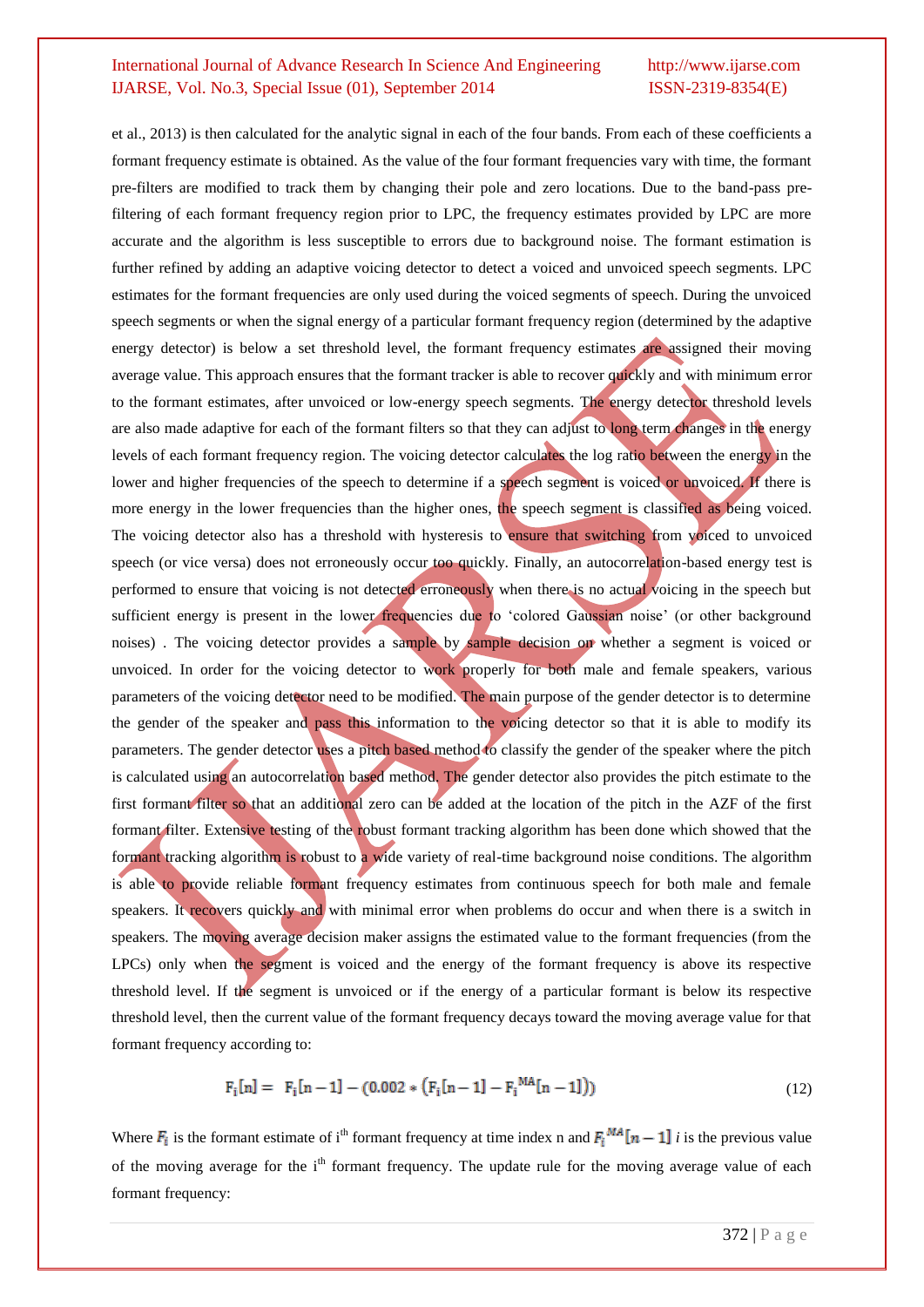$$
F_i^{\text{MA}}[n] = \frac{1}{n} F_i[k] \tag{13}
$$

Where  $F_i^{\text{MA}}$  the moving average is value for the i<sup>th</sup> formant frequency at index n and  $F_i[n]$  is the estimate of the i<sup>th</sup> formant frequency at index n.

#### **IV. EXPERIMENTAL RESULTS**

The primary goal of formant tracking algorithms is to develop a reliable formant tracking algorithm that is robust in real-time noise scenarios. Different test cases are described and the performance of the algorithms under these conditions has been discussed. The formant tracking algorithms has been tested using a noisy speech corpus (NOIZEUS) (ITU-T P.56, 1993). The noisy database contains IEEE sentences (produced by three male and three female speakers) corrupted by eight different real-world noises at different SNRs. The noise was taken from the AURORA database (H. Hirsch, and D. Pearce, 2000) and includes suburban train noise, babble, car, exhibition hall, restaurant, street, airport, and train-station noise. The noise signals were added to the speech signals at SNRs of 0dB, 5dB, 10dB, and 15dB. This corpus is available free of charge. Algorithm is tested for both male and female voices. The spectrogram of male speaker saying "Her purse was full of useless trash is shown in fig. 8. The spectrogram of female speaker saying "The clothes dried on a thin wooden rack" shown in fig. 9.







The IRS filter is independently applied to the clean and noise signals. The active speech level of the filtered clean speech signal is first determined using the method B of ITU-T P.56 (ITU-T P.56, 1993). Table 1 shows the range of first four formant frequencies. Generally the estimated formant frequencies vary in these ranges.

#### **TABLE 1: Ranges for Formant Frequencies**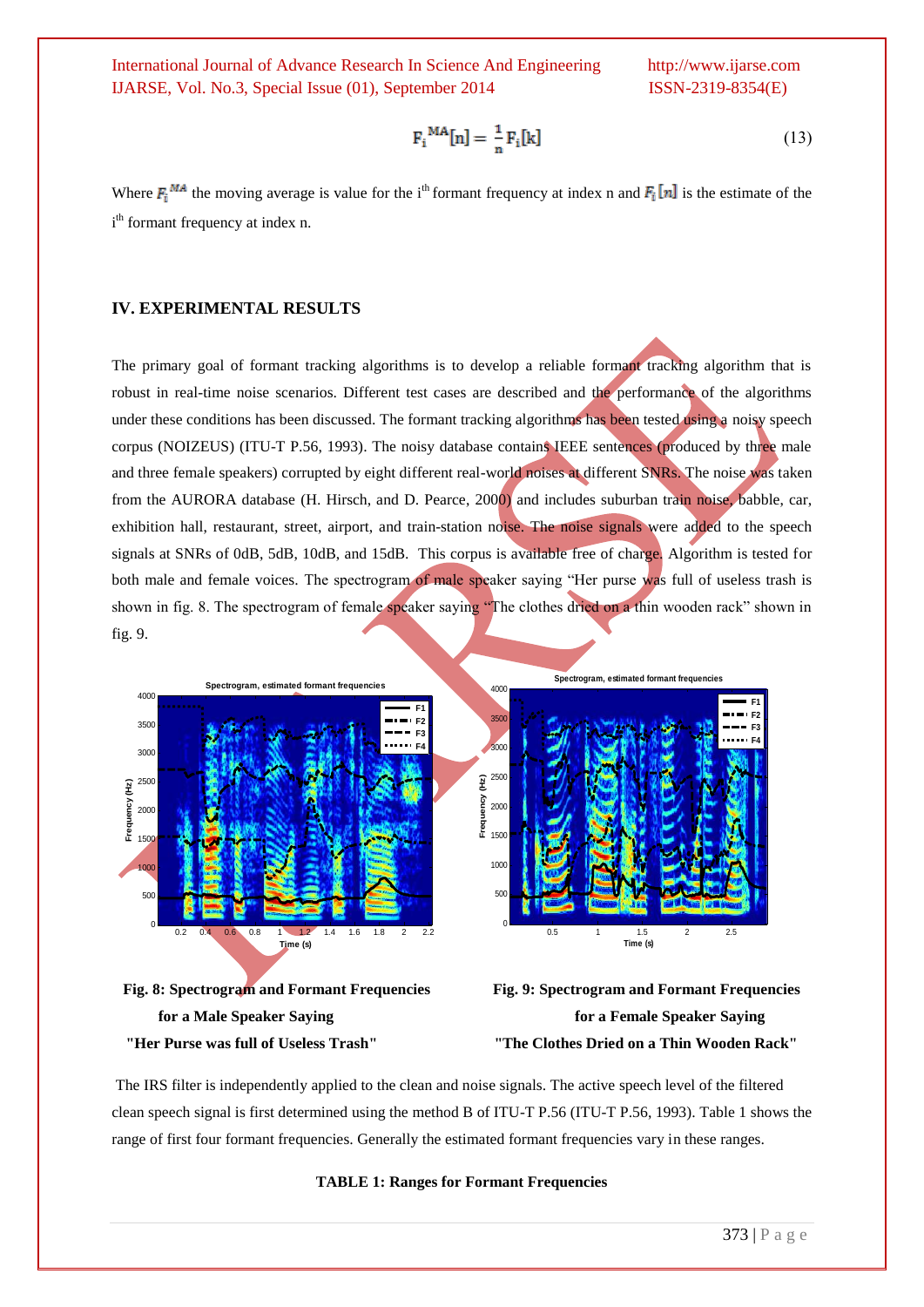| <b>Formants</b> | Minimum        | Maximum        |
|-----------------|----------------|----------------|
|                 | Frequency (Hz) | Frequency (Hz) |
| F1              | 270            | 730            |
| F2              | 840            | 2290           |
| F <sub>3</sub>  | 1690           | 3010           |
| F4              | 2500           | 4500           |

#### **V. CONCLUSION**

Robust formant tracking algorithm has been discussed in this work. The present work shows the testing of robust tracking algorithm for a speech signal in different environmental conditions. The operation of the algorithm is tested and analyzed in the presence of background noises. Quantitative analysis has shown that it provides accurate formant frequency estimates for both male and female speakers for a wide range of SNR"s in real-time noise conditions. The robust formant tracking algorithm recovers quickly after erroneous estimates to go back to tracking the actual formant frequencies in the speech signal. The algorithm occasionally gives choppy and oscillating formant frequency estimates. This is an undesirable result because the actual formant frequencies of speech normally vary slowly with time and have smooth transitions. Furthermore, the estimated formant frequencies have to be smooth and the algorithm has to be able to identify formant transitions accurately. The oscillating formant frequency problem may be solved in future updates to the formant tracking algorithms by either smoothing the formant frequency estimates or by incorporating additional logical limitations to prevent abnormal jumps in the formant estimates. Another future improvement may be to modify the formant pre-filters to have variable bandwidths that are dependent on the magnitudes of the poles estimated by the linear prediction coefficients.

#### **REFERENCES**

- [1] Miller, R. L., Calhoun, B. M., and Young, E. D., Contrast enhancement improves the representation of /E/ like vowels in the hearing-impaired auditory nerve, J. Acoust.Soc. Am., 106, 1999, 2693–2708.
- [2] Mustafa, K., and Bruce I. C., Robust formant tracking for continuous speech with speaker variability, IEEE Transactions on Audio, Speech and Language Processing 14(2), 2006, 435–444.
- [3] Schafer, R. W., and Rabiner, L. R., System for automatic formant analysis of voiced speech, J. Acoust. Soc. Am., 47, 1970, 634–648.
- [4] Rao, A., and Kumaresan, R., on decomposing speech into modulated components, IEEE Trans. Speech Audio Processing, 8, 2000, 240–254.
- [5] Kaneko, Takuma, and Tetsuya Shimamura, Noise-Reduced complex LPC analysis for formant estimation of noisy speech, 2014
- [6] Sahoo, D. K., et al, Estimation of formant frequency of speech signal by linear prediction method and wavelet transform, International Journal of Engineering Research and Technology, 2(3), 2013.
- [7] ITU-T P.56, Objective measurement of active speech level, 1993.